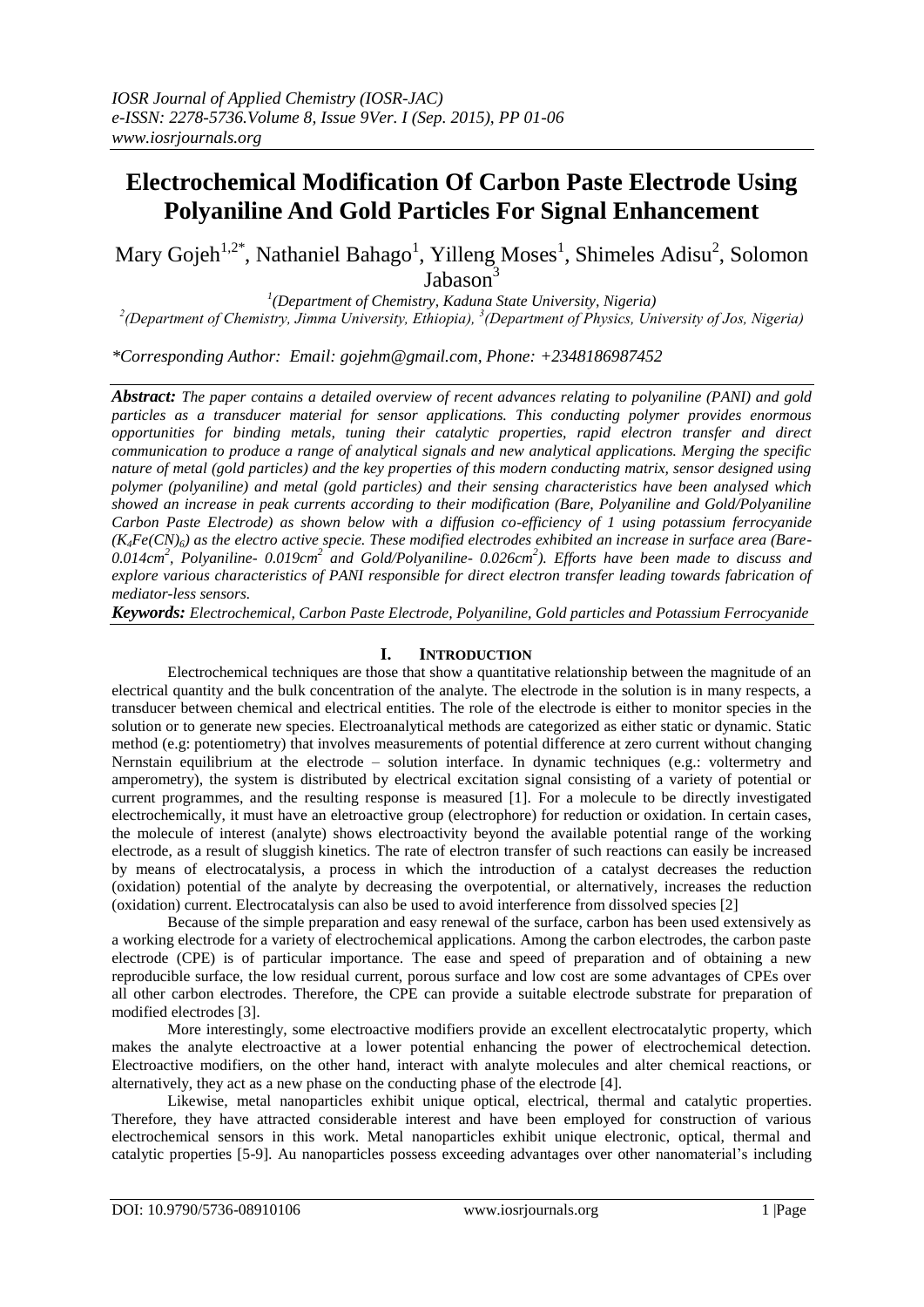stability, conductivity, biocompatibility, low cytotoxicity and size-related electronic, magnetic and optical properties [5-10].

### **II. EXPERIMENTAL**

### *2.1 Material*

Ammonium persulfate  $(NH_4)_{3}S_2O_6$ , 98% Sigma Aldrich), hydrochloric acid (HCl, 35%, Alpha), sulfuric acid (H<sub>2</sub>SO<sub>4</sub>, 98%, Fisher chemicals), ammonium hydroxide (NH<sub>4</sub>OH, 35%, PSPark), cyclohexane (99%, Fisher Chemicals), acetone(CH<sub>3</sub>)<sub>3</sub>CO, 100%, Whitehouse Runcorn), ethyl actate(C<sub>4</sub>H<sub>8</sub>O<sub>2</sub>, 99%, Sigma Aldrich), potassium nitrite (KNO<sub>3</sub>, 99%, Qualikems), aniline (C<sub>6</sub>H<sub>5</sub>NH<sub>2</sub>, 100%, Sigma Aldrich) were used as received without any other treatment. Aqueous solutions were prepared with deionized water. In this study, the chemicals were used as received without further purification.

For the preparation of the carbon paste electrode, graphite powder (100%, Sigma Aldrich) was mixed with Mineral oil (paraffin, 95%, Finkem) and the paste filled into the tip of plastic syringe (2.3 mm internal diameter, Shan Chuan) and connected with copper wire (99.9%, Finkem).

### *2.2 Preparation of bare carbon paste electrode*

Bare carbon paste electrode will be prepared by mixing (800 mg) graphite powder with (100 μL) of paraffin oil and thoroughly hand mixed in a mortar and pestle. The paste was packed into electrode assemblies made from 3mL plastic syringe of 2.4mm outer diameter using spatula and smoothened on a glass slide surface. Electrical contact will be made with a copper wire through the syringe [11].

### *2.3 Electrodeposition of Polyaniline*

Electropolymerisation was carried out by mixing 2.5 ml of 0.25 M of ammonium persulfate aqueous solution with 2.5 ml of 1M aniline hydrochloride in a vial. Cyclic voltermmetry at potential between -0.2 and 1.0 V, on carbon paste electrode vs. Ag/AgCl electrode at a scan rate of 50 mV in 5 cycles was carried out, taking several successive scans [8]

### *2.4 Electrodeposition of Gold*

Gold nanoparticles were electrodeposited on CPE according to the procedure in the literature [11]. 10 µL of 0.5 mol/L of KAuCl<sup>4</sup> was added in 5 mL of 0.5 mol/L H2SO<sup>4</sup> in an electrochemical cell. Chronoamperometry (CA) was run with general parameters of initial potential of 1.1V stepped to 0 V for a 2 s at scan rate of 50mV/s.

### *2.5 Electrochemical Measurements*

The Epsilon (BASI) was used to carry out all electrochemical measurements. A conventional threeelectrode setup was used with the CPE electrode as the working electrode and a platinum wire as a counter electrode ((1 mm) mw 4130, an Ag/AgCl (Thermo Scientific Orion Model Number: 900011) served as a reference electrode. All potentials were reported with respect to this reference electrode. All gold depositions were performed from solutions containing 10  $\mu$ L of KAuCl<sub>4</sub>.3H<sub>2</sub>O in 0.5 m/L H<sub>2</sub>SO<sub>4</sub>.

## *3.1 Characterization of electrodes*

### **III. RESULTS AND DISCUSSION**

Cyclic voltammetry (CV) of redox species can provide information on redox behaviour of the chemicals and using a well know chemical it can also be used for characterization of the property of a working electrode. Three types of sensors were constructed which includes (a) Bare Carbon paste electrode (CPE), (b) Polyaniline modified carbon paste electrode (PANI modified CPE) and (c) electrochemical deposited gold on PANI modified CPE (Au / PANI modified CPE). Their electrochemical behaviors were studied in 0.1M  $K_3Fe(CN)<sub>6</sub>$ 

### *3.2 Characterization of bare CPE in 0.1 M K3Fe(CN)<sup>6</sup>*

The cyclic voltammogram of CPE in 1M KNO<sub>3</sub> containing 0.1M K<sub>3</sub>Fe (CN)<sub>6</sub> at 50 mV/ is presented on Fig.1. Five carbon paste electrodes were prepared and CV response of the electrodes was compared. No significant difference was observed between the CPEs.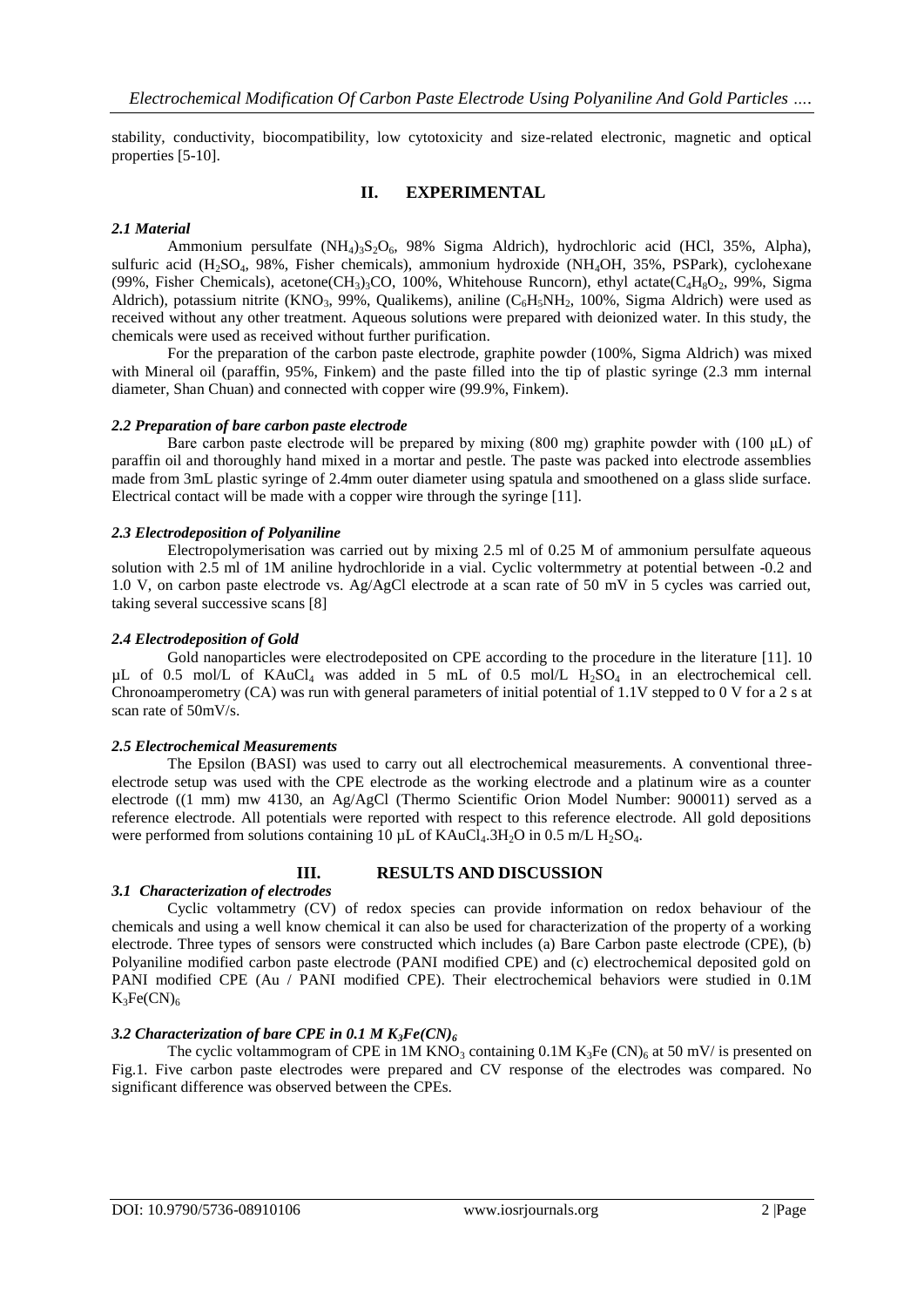

Figure 1. Cyclic Voltammogram of 0.1M K<sub>3</sub>Fe(CN)<sub>6</sub> in a 1M supporting electrolyte of KNO<sub>3</sub> at 5 bare CPEs at a scan rate of 50 mVs

The narrow redox potential difference (of  $< 80$  mV) was obtained for all CPE which an indicator of the reversibility of the electrochemical process and the CVs showed good overlay owing to the good reproducibility of the preparation procedure for CPE. The CPE also showed low background current, renewal of surface and ease of modification.

### *3.3 Characterization of PANI modified electrode in 0.1 M K3Fe (CN)<sup>6</sup>*

PANI-modified CPE was prepared using surface approaches PANI modification of CPE with PANI where the PANI was synthesized and incorporated to carbon paste. The electrode made from the modification approach was characterized by cyclic voltammetry in  $0.5$  mM  $H<sub>2</sub>SO<sub>4</sub>$  electrolyte solution. Fig 2 is the electropolymerized one with other. The voltammogram shows some basic information like the features of the PANI reduction and oxidation. The peaks potential of PANI electrodeposited at CPE were found to be at 0.3, 0.6 and 0.4 V respectively of which were in accordance with other [12]



**Figure 2.** Cyclic voltermmetry for surface PANI modified electrode in 0.5 mM  $H_2SO_4$  at scan rate 100 mVs<sup>-1</sup> between potentials of -0.4 and 1.4 V.

The surface PANI modified CPE further run in  $0.5 \text{ mM } H_2\text{SO}_4$  including the potential range of atrazine. This was done to check whether reduction peak of PANI interferes the reduction potential range of atrazine or not. It was observed that there was no effect around the possible potential range of atrazine at -0.5 V [13].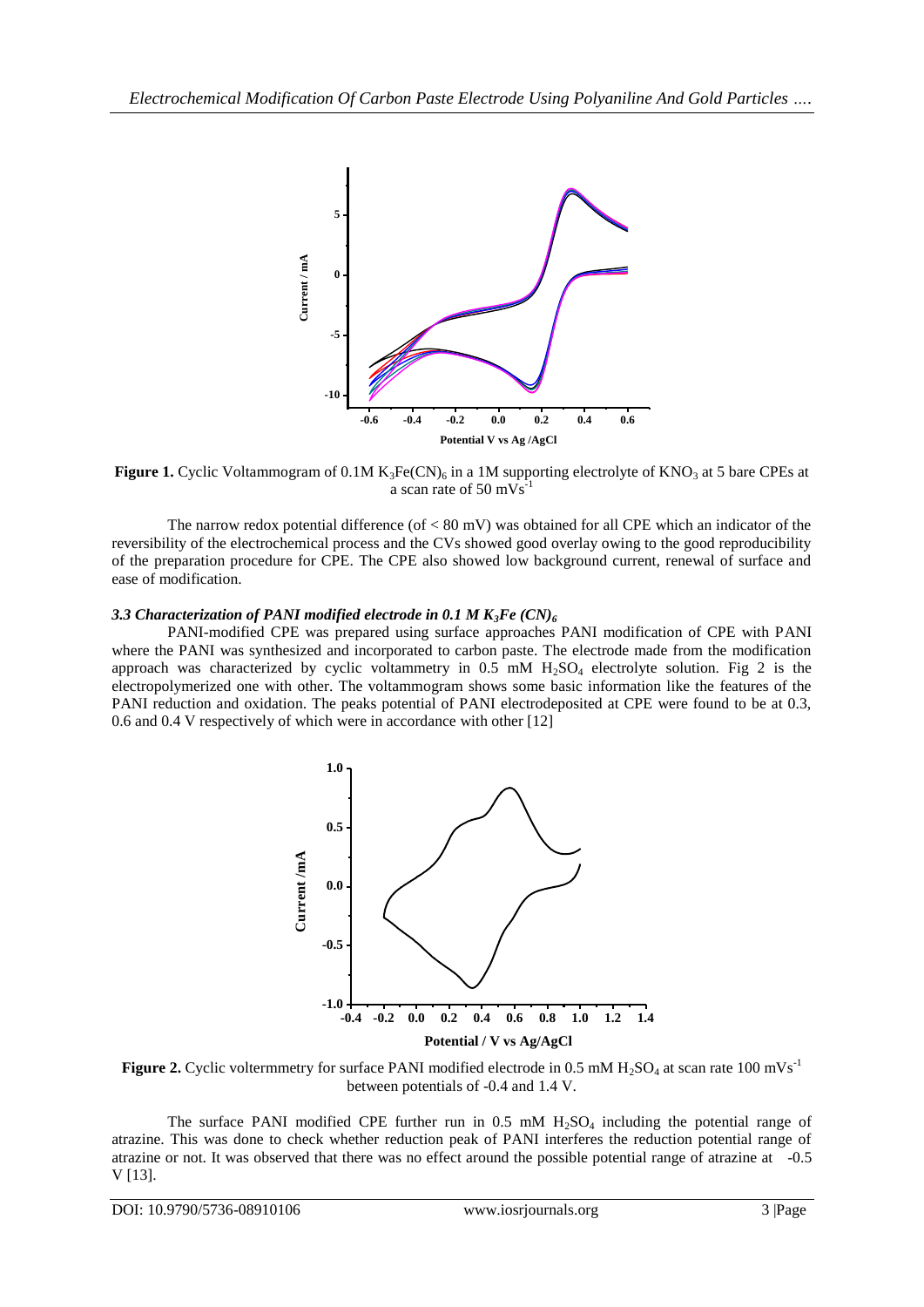

**Figure 3:** Cyclic Voltammogram of in 0.1M  $K_3Fe$  (CN)  $_6$  in a 1M supporting electrolyte of  $KNO_3$  at surface PANI modified CPE at a scan rate of 50 mVs<sup>-1</sup>

#### *3.4 Characterization of Au/PANI modified electrode in 0.1 M K3Fe (CN)<sup>6</sup>*

The Analine Polymerised as shown on Fig 3 and Gold deposited Fig 4 on the CPE surface was meant to increase the surface area of the electrode. The modified electrode was characterized using 0.1 M  $K_3$ Fe  $(CN)<sub>6</sub>$ . The cyclic voltammograms show a large background current at the Au/PANI modified electrode which shows that the modified electrode exhibit an increased in surface area as shown on Fig 4 and the current responds higher than observed with PANI modified CPE. This process was repeated with different electrodes and there was no significant difference at the electrode current response.



**Figure 4:** Cyclic Voltammogram of effect of deposition time of Au nanoparticles with 0.1M K<sub>3</sub>Fe (CN)  $_6$  in a 1M supporting electrolyte of  $KNO_3$  at PANI modified CPE at a scan rate of 50 mVs<sup>-1</sup>

#### *3.4 Determination of the active surface area of the prepared electrode*

The active surface area of the prepared CPE was determined by the Randle-Sevcik relationship that considers an electrode reaction in which the rate is governed by diffusion of the electroactive species to a planar electrode surface. The peak current, Ip, is related to area of the electrodes as:

 $\text{Ip} = \text{k} \text{ n}^{3/2} \text{ A} \text{ D}^{1/2} \text{ C}^{\text{b}} \text{ v}^{1/2}$ 

Where the constant  $k = 2.7 \times 10^5$ 

n = number of moles of electrons transferred per mole of electroactive species

 $A = \text{area of the electrode in cm}^2$ 

 $D =$  diffusion coefficient in cm<sup>2</sup>/s

 $c =$  solution concentration in mole/L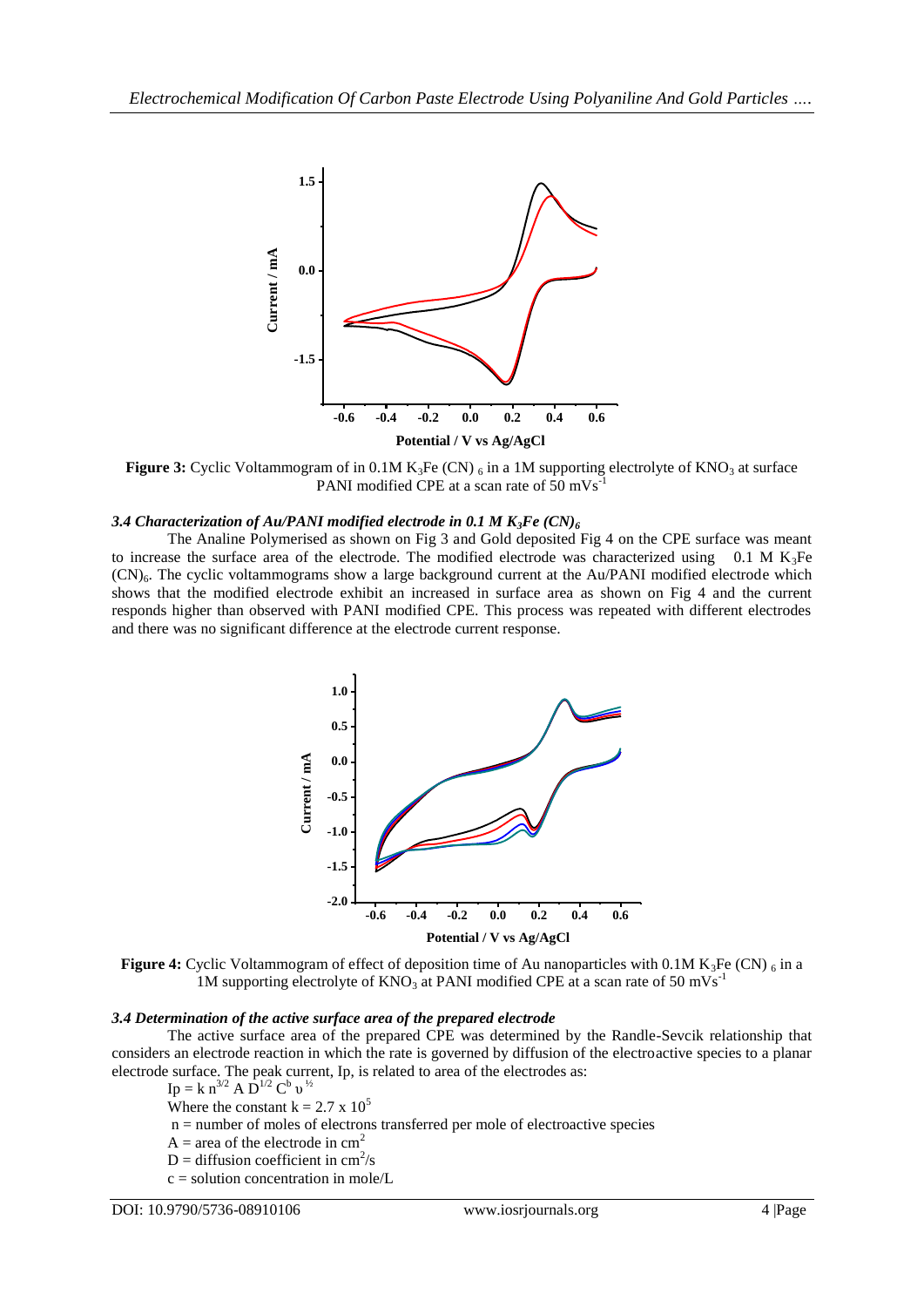$v =$  scan rate of the potential in volt/s.

 $I$  p = linearly proportional to the bulk concentration c, of the electroactive species, and the square root of the scan rate,  $v^{1/2}$ .

Thus, a CV of scan rates at 25, 50, 75, 100, 125 and 150 m/Vs were run (Fig: 5) and a graph of the Ip vs.  $v^{1/2}$  was plotted (Fig: 5) and the slope from the linear equation: y = 2.58x - 0.1358 (x in V/s), r = 0.9999 was used to calculate the area of the electrode used using the above equation. The calculated area was found to be 0.014 cm<sup>2</sup>. In the same manner the active surface area of PANI modified CPE, Au/PANI modified CPE were also determined.



**Figure 5: (a)** Cyclic Voltammogram of scan rate run in 0.1M K<sub>3</sub>Fe (CN) 6 in a 1M supporting electrolyte of  $KNO<sub>3</sub>$  at bare CPE at scan rates of 25, 50, 75, 100, 125, 150 mVs<sup>-1</sup>

| <b>Table 1.</b> The surface area of the electrodes |                                                              |                      |
|----------------------------------------------------|--------------------------------------------------------------|----------------------|
|                                                    | Surface area of Surface area of PANI Surface area of Au/PANI |                      |
|                                                    | bare CPE $(cm2)$   modified CPE $(cm2)$                      | modified CPE $(cm2)$ |
| 0.014                                              | 0.019                                                        | 0.026                |

### 3.5. Comparative working potentials of the three characterized electrodes with respect to 0.1 M  $K_3Fe$  (CN)<sup> $6$ </sup>

The voltammetric response of  $K_3Fe(CN)_6$  on bare, PANI modified and Au/PANI modified CPEs was recorded and compared. Figure 6 demonstrates the overlay of the voltammograms of 0.1 M  $K_3Fe(CN)_6$  at the three electrodes.

A current response was observed for Au/ PANI modified CPE than PANI modified and bare CPE. Therefore, it is possible to claim that modifying the electrodes increase the surface area as such increase current responds has being achieved. With these characterizations further the analysis of the atrazine.